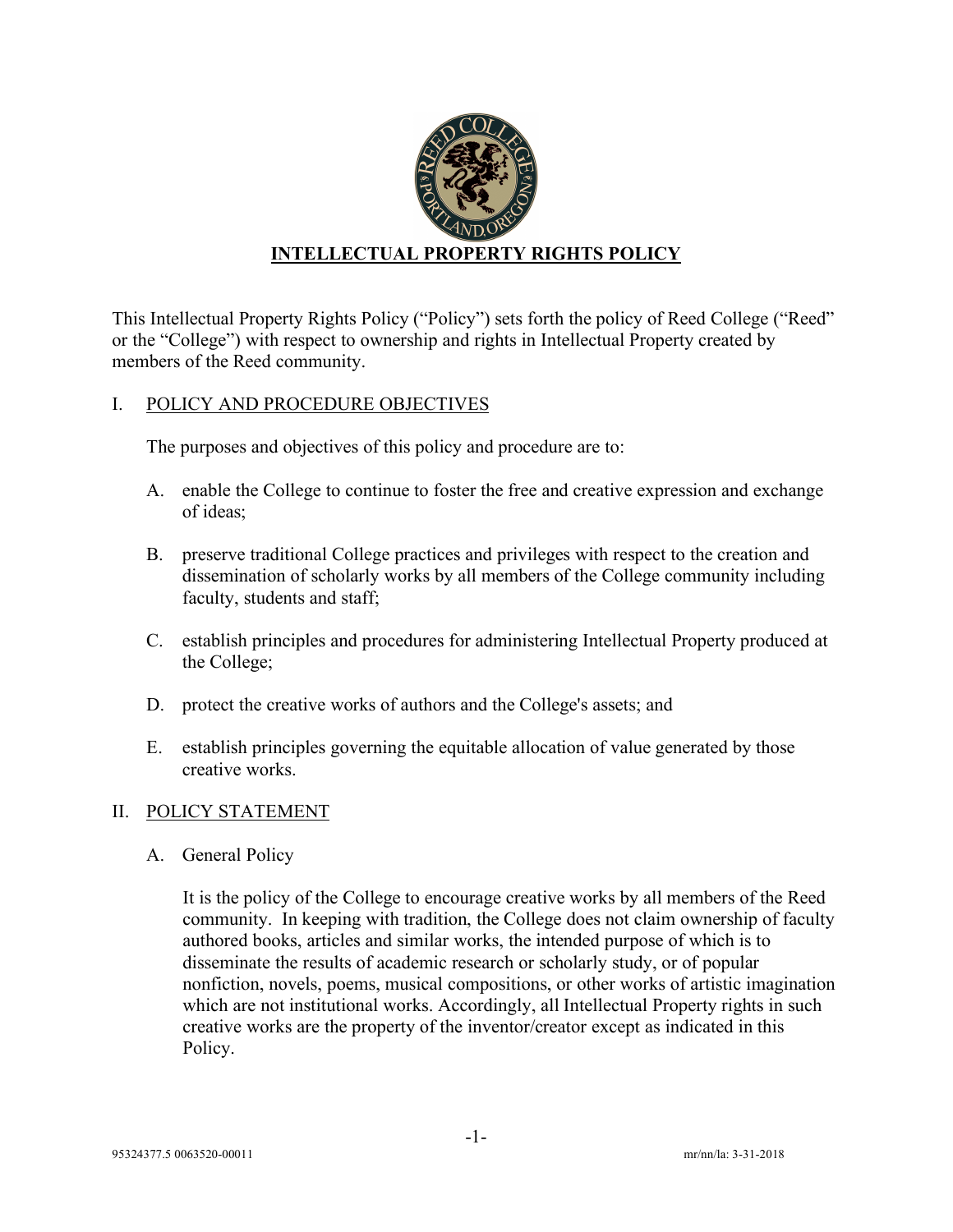## B. Scope

This Policy applies to all Members of the Reed Community, which includes faculty, emeritus faculty, affiliated scholars, staff, administrators, and students. Each Member of the Reed Community shall be subject to this policy as a condition of his or her continued employment, enrollment, or other association with the College.

C. Definitions

For purposes of this Policy: (1) "Intellectual Property" means all rights in inventions, processes, works of authorship, know-how, trade secrets, trademarks, service marks, rights of publicity, or similar rights, including patent rights, copyrights, and any other form of intellectual property protection; (2) "Invention" means any invention, process, machine, article of manufacture, know-how or concept that may have commercial value, whether or not patentable; (3) "Work" means any original work of authorship eligible for protection under U.S. copyright law; and (4) "Creator" means the inventor of an Invention or the author of a Work, as applicable.

## III. COLLEGE RIGHTS

A. Work for Hire

Except as provided in Section IV with respect to faculty and student works, the College shall own all Inventions and Works created in the course of the Creator's employment. For instance, work assigned to staff programmers or website developers is "work for hire" as defined by law (regardless of whether the work is in the course of sponsored research, unsponsored research, or non-research activities), and the College owns all rights in such Works.

B. Commissioned Works of Non-Employee Contractors

Commissioned works of non-employee contractors are owned by the Creator and not by the commissioning party, unless there is a written agreement that specifies other terms of ownership. When the College engages a contractor, therefore, the policy of the College is to require the contractor to agree in writing that ownership is assigned to the College.

Examples of works which the College may commission non-employee contractors to prepare are:

- illustrations or designs
- artistic works
- architectural or engineering drawings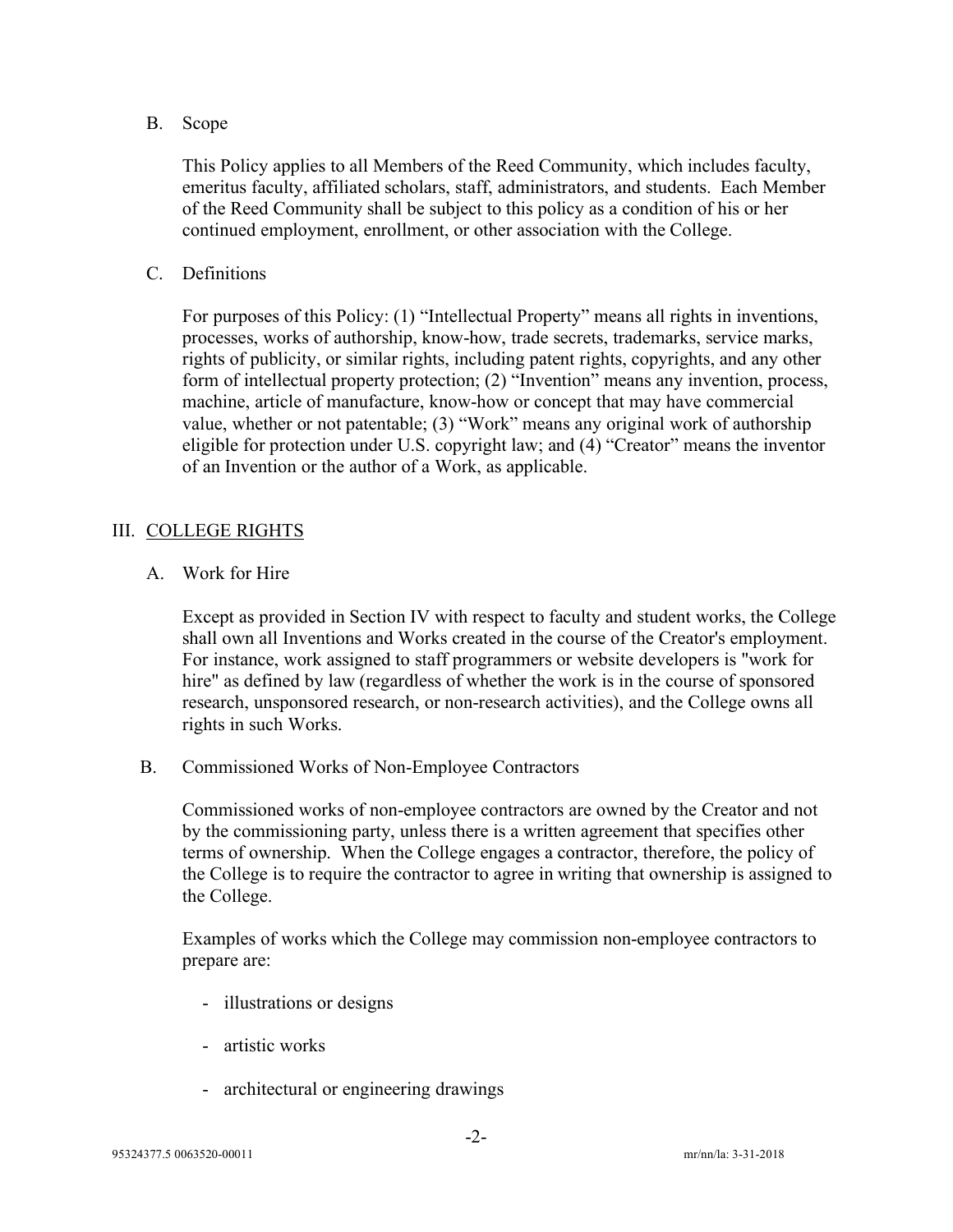- computer software
- reports by consultants or subcontractors
- online content and design.
- C. Video-Capture and Related Distribution Technology

Any use of video-capture or other technology for the purpose of distributing classroom, laboratory, or other instructional content outside of the College must be approved by the Dean of Faculty, who shall, in conjunction with the Vice President/Treasurer, determine the conditions under which such activity may occur and decide matters of ownership and distribution.

D. Projects Commissioned by the College

Research and scholarly projects specifically commissioned by the College shall be owned by the College. All individuals who participate in such projects must sign an agreement with the College under which the Intellectual Property rights resulting from such projects are assigned to the College.

E. Intellectual Property Developed with Substantial College Support

The College shall own all Intellectual Property rights in Inventions or Works developed with substantial College support unless there is a prior written agreement that specifies other terms of ownership. All individuals who participate in such development must sign an agreement with the College under which the Intellectual Property rights resulting from such development are assigned to the College. Examples of substantial support include but are not limited to:

- (1) investment of College funds for technology development;
- (2) use of College release time for technology development;
- (3) material use of pre-existing Intellectual Property owned by the College;
- (4) substantial use and/or the assistance of College support staff; or
- (5) substantial use of computer hardware, software, contracted services, or other technological resources.
- F. Patentable Inventions

For any Intellectual Property consisting of a potentially patentable Invention, the rights to which are owned by the College under this Policy, the inventor agrees to: (a) promptly notify the College of the existence of the Invention; (b) maintain the confidentiality of the Invention for a reasonable period of time to enable the College to evaluate the value and patentability of the Invention; (c) provide the College with whatever background information and research may be reasonably necessary for the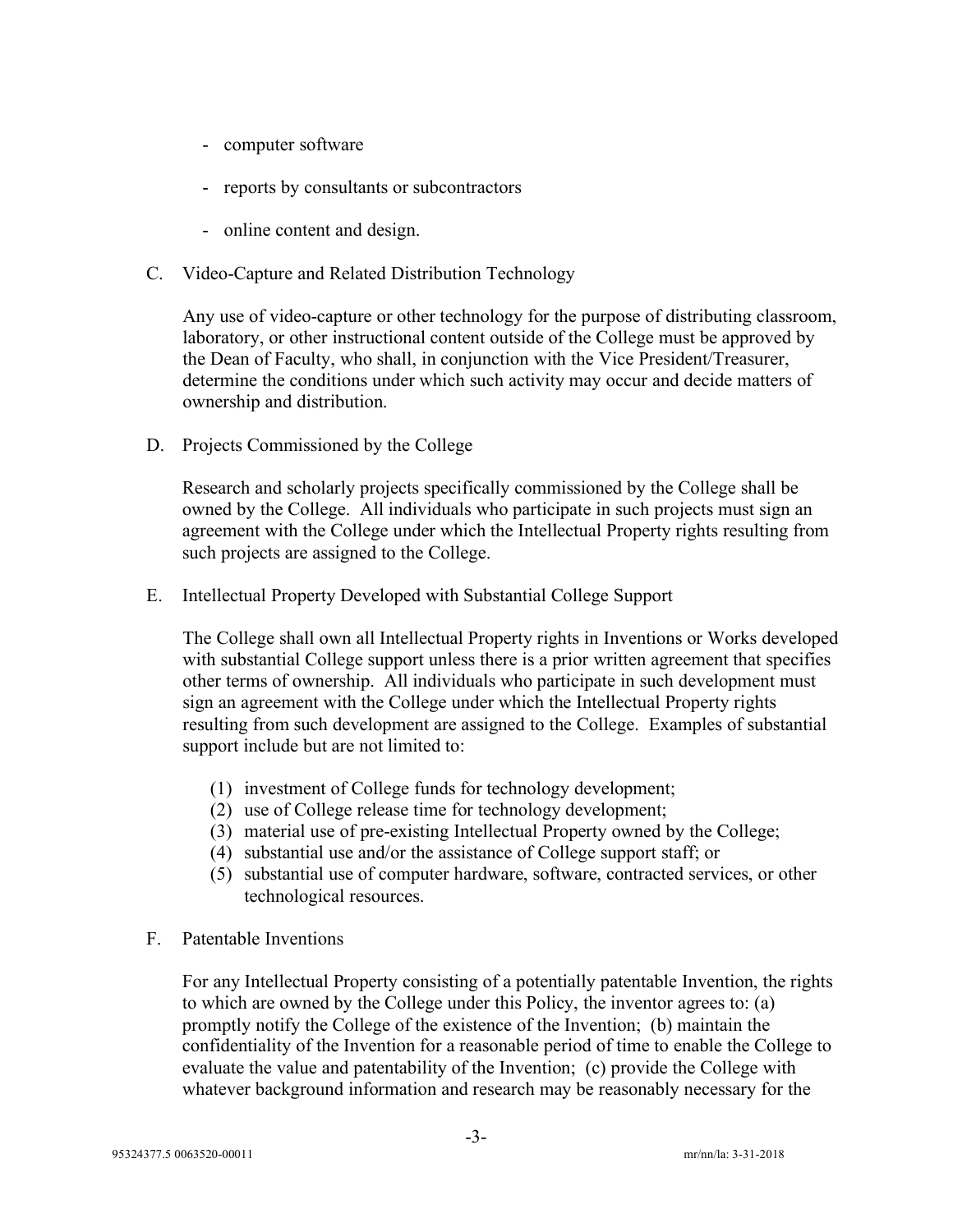College to evaluate the value and patentability of the Invention; and (d) execute such documents and take such actions as the College may reasonably request, at the College's expense, to enable the College to apply for and obtain patent protection for such Invention.

## IV. RIGHTS OF OTHERS

- A. The rights of faculty and students under this Section IV are subject to the rights of the College under Section III.
- B. Faculty Works

The College does not claim ownership of faculty authored books, articles and similar works, the intended purpose of which is to disseminate the results of academic research or scholarly study.

C. Student Works

The College does not claim ownership of student Works created in the course of their education, such as papers, lab reports, theses, software, or other curricular assignments. However, students do not own the Intellectual Property rights in projects developed with substantial College support as described in Section III(E). Software that is jointly developed by students with Reed faculty or staff shall be owned by the College unless a prior agreement between the Creators and the College specifies other terms of ownership.

D. Other Works

The College claims no ownership of popular nonfiction, novels, poems, musical compositions, or other works of artistic imagination created by faculty members or created by students in the course of their education.

# V. DISTRIBUTION OF ROYALTIES OR OTHER PROCEEDS

## A. College Owned Works

The College shall have sole discretion to decide whether and in what manner it will seek to commercialize or otherwise exploit Intellectual Property owned by the College. In the event the College receives royalty or other income from Inventions or Works created by a member of the Reed Community, the College may, but shall not be required to, share such income with the Creator. In making this determination, the College will be guided by its mission set forth above, and well as the College's interest in prudently managing College assets.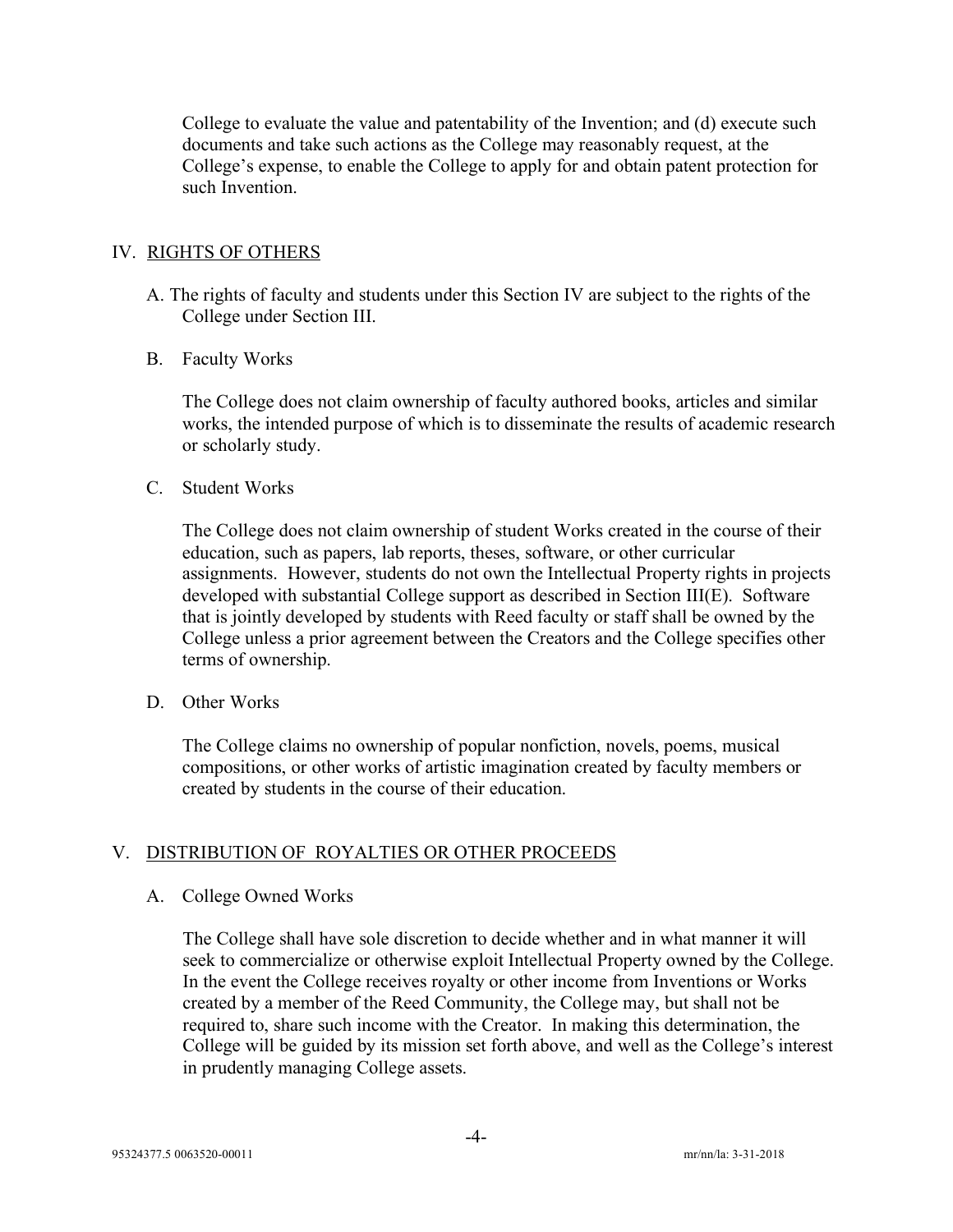Where the College elects to commercialize Intellectual Property owned by the College, and royalties or other considerations generated will be shared with the Creators, the Creators of the work will receive 2/3 of the net proceeds received by the College unless otherwise agreed. For the purposes of this policy, net proceeds is defined as the total income generated by the sale, licensing, or distribution of the work, less out-of-pocket expenses incurred by the College in registering the copyright, procuring the patent, or otherwise protecting the Intellectual Property, and any administrative expenses in conjunction with the sale or licensing of the work, and the collection of royalties.

Creators of the work may be students, faculty, and staff of the College, or any combination thereof. When more than one Creator is involved, the responsibility for determining the relative distribution among the Creators rests solely with the Creators.

B. Faculty and Student Owned Works

In the case of Inventions or Works owned by faculty members or students, the Creator shall have sole discretion to decide whether and in what manner he or she will seek to commercialize or otherwise exploit the Intellectual Property. When more than one Creator is involved, the responsibility for determining the relative distribution of royalty or other income among the Creators rests solely with the Creators. In the case of a derivative work, the Creator of the derivative work must negotiate an acceptable agreement with the Creator of the original work. In any event, the College assumes no responsibility or liability in disputes among Creators concerning their royalty sharing.

#### VI. ADMINISTRATION OF POLICY

A. Determination of Ownership and Policy in Unclear Cases

In all cases where the College claims ownership or other rights, questions of ownership or other matters pertaining to Intellectual Property covered by this Policy shall be resolved by the Dean of Faculty in consultation with the Vice President/Treasurer. In cases where the College claims no interest, questions shall be resolved by the Creators in accordance with principles of Intellectual Property law.

B. Commercialization Options

For Inventions or Works owned by a Creator, the Creator has the following options for protection and commercialization.

1. Commercialization by the Creator

A Creator who wishes to protect or commercialize Inventions or Works made in the course of academic research or scholarly study at the College may do so at his or her own expense. The Creator is required to inform (in writing) the Dean of